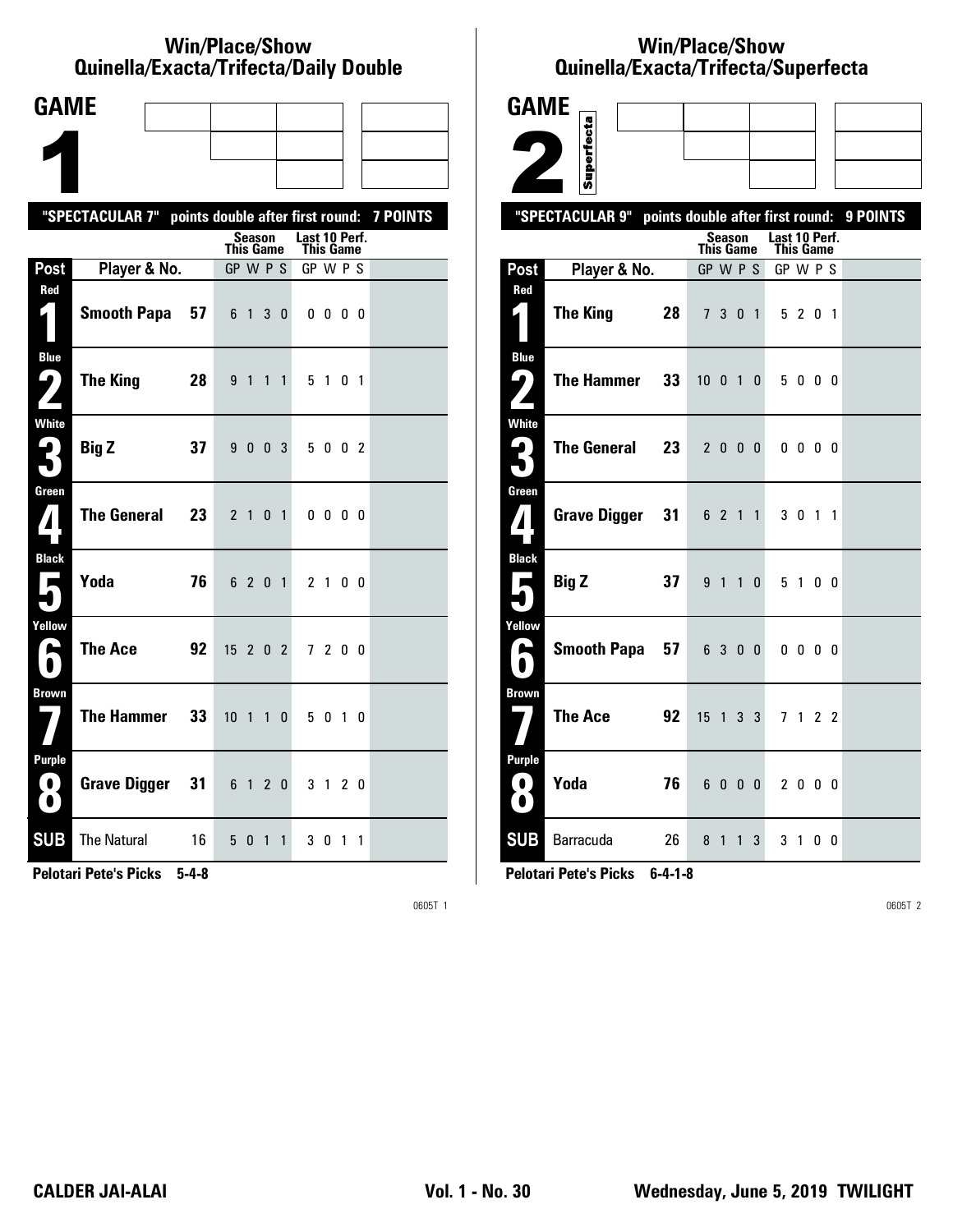#### **Win/Place/Show Quinella/Exacta/Trifecta/Pick 5**

| <b>GAME</b>                                  |                                                           |    |                              |                  |           |                |                       |              |  |  |
|----------------------------------------------|-----------------------------------------------------------|----|------------------------------|------------------|-----------|----------------|-----------------------|--------------|--|--|
|                                              |                                                           |    |                              |                  |           |                |                       |              |  |  |
|                                              |                                                           |    |                              |                  |           |                |                       |              |  |  |
|                                              |                                                           |    |                              |                  |           |                |                       |              |  |  |
|                                              | "SPECTACULAR 7" points double after first round: 7 POINTS |    |                              | Season           |           |                | Last 10 Perf.         |              |  |  |
| Post                                         | Player & No.                                              |    | <b>This Game</b><br>GP W P S |                  |           |                | This Game<br>GP W P S |              |  |  |
| Red                                          |                                                           |    |                              |                  |           |                |                       |              |  |  |
| $\boldsymbol{\zeta}$ )                       | <b>The Ace</b>                                            | 92 | 19322                        |                  |           |                |                       | 7 2 0 2      |  |  |
| <b>Blue</b><br><u>( ما</u>                   | <b>Grave Digger</b>                                       | 31 | $10 \t2 \t2 \t1$             |                  |           |                |                       | 3 0 2 0      |  |  |
| <b>White</b><br>2<br>$\qquad \qquad \bullet$ | <b>The Hammer</b>                                         | 33 | $12$ 2 1 1                   |                  |           |                |                       | 5000         |  |  |
| Green<br>$\boldsymbol{I}$                    | Yoda                                                      | 76 |                              | 6000             |           |                |                       | 2000         |  |  |
| <b>Black</b><br>$\blacksquare$               | <b>Smooth Papa</b>                                        | 57 |                              | 6 0 0 1          |           |                |                       | $0\,0\,0\,0$ |  |  |
| Yellow<br>е                                  | <b>Big Z</b>                                              | 37 | 9                            | 0 <sub>3</sub> 2 |           |                |                       | 5 0 2 2      |  |  |
| <b>Brown</b>                                 | <b>The King</b>                                           | 28 | 13 <sup>13</sup>             | 3                |           | 0 <sup>3</sup> |                       | 5 2 0 2      |  |  |
| Purple<br>O<br>$\bullet$                     | <b>The General</b>                                        | 23 | $4\quad0$                    |                  | $1\quad1$ |                |                       | $0\,0\,0\,0$ |  |  |
| <b>SUB</b>                                   | Wonder Boy 12                                             |    |                              | 9 2 3            |           | $\mathbf{1}$   |                       | 1 0 1 0      |  |  |

**Pelotari Pete's Picks 5-7-1**

0605T 3

#### **Win/Place/Show Qui nel la/Exacta/Tri fecta**



**Pelotari Pete's Picks 3-7-1**

**SUB** Toto 38 11 2 1 1 2 1 0 0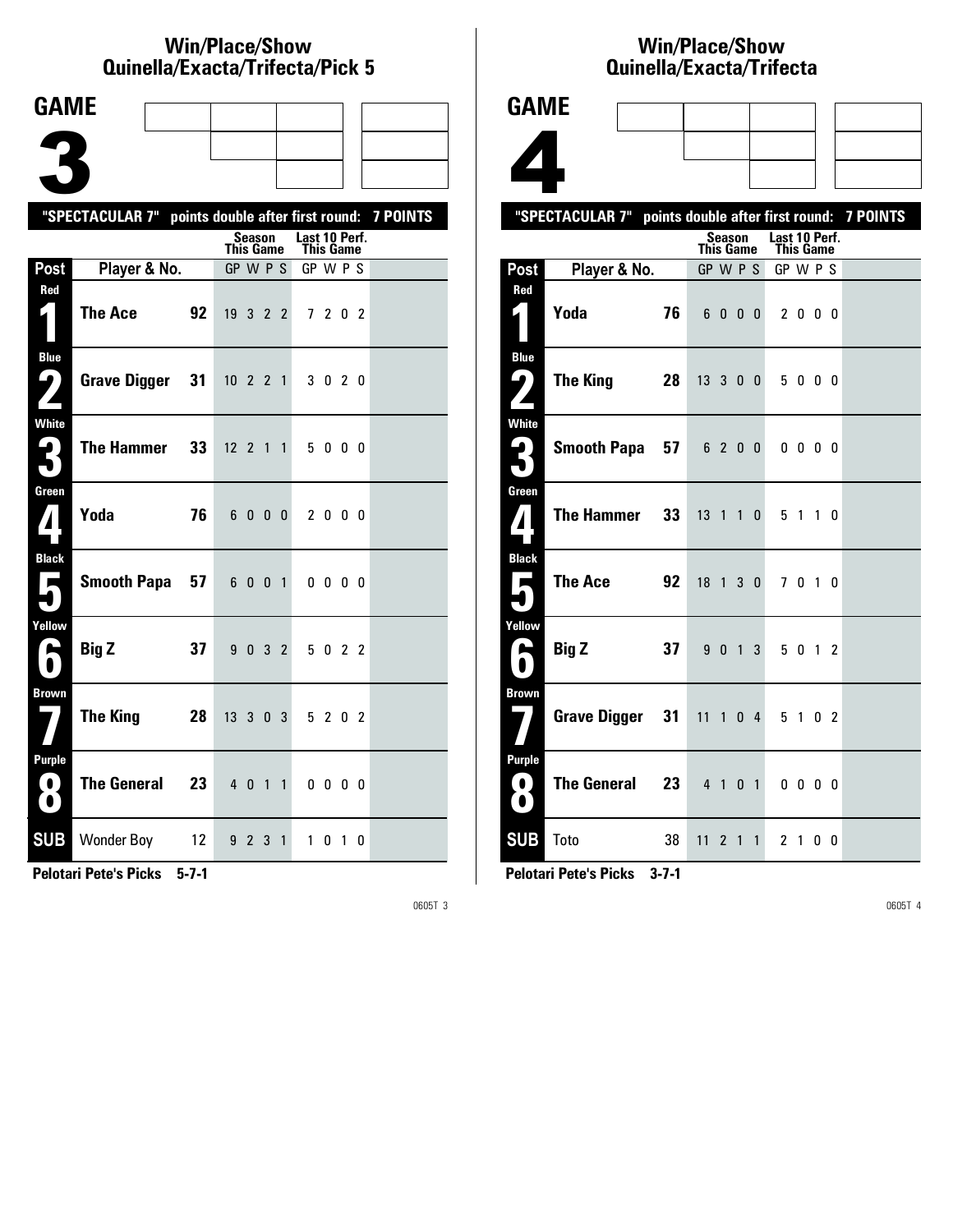## **Win/Place/Show Qui nel la/Exacta/Tri fecta**

| <b>GAME</b>                   |                                                           |    |                      |                     |                |              |                                   |         |                |   |  |
|-------------------------------|-----------------------------------------------------------|----|----------------------|---------------------|----------------|--------------|-----------------------------------|---------|----------------|---|--|
|                               |                                                           |    |                      |                     |                |              |                                   |         |                |   |  |
|                               |                                                           |    |                      |                     |                |              |                                   |         |                |   |  |
|                               | "SPECTACULAR 7" points double after first round: 7 POINTS |    |                      |                     |                |              |                                   |         |                |   |  |
|                               |                                                           |    | <b>This Game</b>     | Season              |                |              | Last 10 Perf.<br><b>This Game</b> |         |                |   |  |
| Post                          | Player & No.                                              |    | GP W P S             |                     |                |              | GP W P S                          |         |                |   |  |
| Red<br>$\mathbf{I}$ )         | <b>Toto</b>                                               | 38 | 11                   | 0 <sub>1</sub>      |                | 0            |                                   | 5 0 1 0 |                |   |  |
| <b>Blue</b><br>5              | <b>Fire Chef</b>                                          | 14 | 11                   | $3 \quad 4 \quad 2$ |                |              |                                   | 4 2 1 1 |                |   |  |
| White<br>3                    | <b>The Warrior</b>                                        | 60 | 15 5 2 4             |                     |                |              |                                   | 7 3 2 2 |                |   |  |
| Green<br>$\mathbf{Z}$         | <b>Robin Hood</b>                                         | 25 |                      | 7 <sub>1</sub>      | 0 <sub>0</sub> |              |                                   | 5 1 0 0 |                |   |  |
| <b>Black</b><br>$\mathbf{r}$  | <b>Wonder Boy 12</b>                                      |    | 15 2 2 2             |                     |                |              |                                   | 6010    |                |   |  |
| Yellow<br>Α                   | <b>Barracuda</b>                                          | 26 | $14 \quad 1 \quad 1$ |                     |                | $\mathbf{0}$ |                                   | 4 0 1 0 |                |   |  |
| <b>Brown</b>                  | <b>Action</b>                                             | 59 | $12$ 2 2 0           |                     |                |              |                                   | 3 1 1 0 |                |   |  |
| <b>Purple</b><br>$\bf O$<br>O | <b>The Natural</b>                                        | 16 | $12$ 3 3 2           |                     |                |              |                                   | 2 0 1 0 |                |   |  |
| <b>SUB</b>                    | <b>Grave Digger</b>                                       | 31 |                      | 9 0 3               |                | 0            |                                   | 30      | $\overline{1}$ | 0 |  |

**Pelotari Pete's Picks 6-2-5**

0605T 5

## **Win/Place/Show Qui nel la/Exacta/Tri fecta/Super fecta**

| <b>GAME</b>                              |                                                  |                                   |                                   |          |
|------------------------------------------|--------------------------------------------------|-----------------------------------|-----------------------------------|----------|
|                                          | Superfecta                                       |                                   |                                   |          |
|                                          |                                                  |                                   |                                   |          |
|                                          | "SPECTACULAR 9" points double after first round: |                                   |                                   | 9 POINTS |
|                                          |                                                  | <b>Season</b><br><b>This Game</b> | Last 10 Perf.<br><b>This Game</b> |          |
| Post                                     | Player & No.                                     | GP W P S                          | GP W P S                          |          |
| Red<br>4                                 | <b>Action</b><br>59                              | $13 \t3 \t4 \t1$                  | 3 <sub>1</sub><br>$1\quad0$       |          |
| Blue<br>$\mathbf{\Omega}$                | <b>The Natural</b><br>16                         | $12 \t1 \t0 \t2$                  | 3 1 0 0                           |          |
| <b>White</b><br>5                        | <b>Wonder Boy 12</b>                             | 14 2 1 2                          | 6 1 0 1                           |          |
| Green<br>$\boldsymbol{\varLambda}$       | <b>Toto</b><br>38                                | $13 \t2 \t0 \t2$                  | 5 2 0 1                           |          |
| <b>Black</b><br>$\overline{\phantom{a}}$ | <b>Fire Chef</b><br>14                           | 11<br>5 0 3                       | 4 1 0 2                           |          |
| Yellow<br>$\bullet$<br>0                 | Robin Hood 25                                    | 7 1 2 0                           | 5 1 2 0                           |          |
| <b>Brown</b>                             | <b>The Warrior</b><br>60                         | 16 6 1 2                          | 7 2 1 1                           |          |
| <b>Purple</b><br>0.<br>$\bullet$         | 26<br>Barracuda                                  | 14011                             | 4 0 1 0                           |          |
| <b>SUB</b>                               | Big Z<br>37                                      | 5 0 1 0                           | $0\,0\,0\,0$                      |          |

**Pelotari Pete's Picks 1-8-5-2**